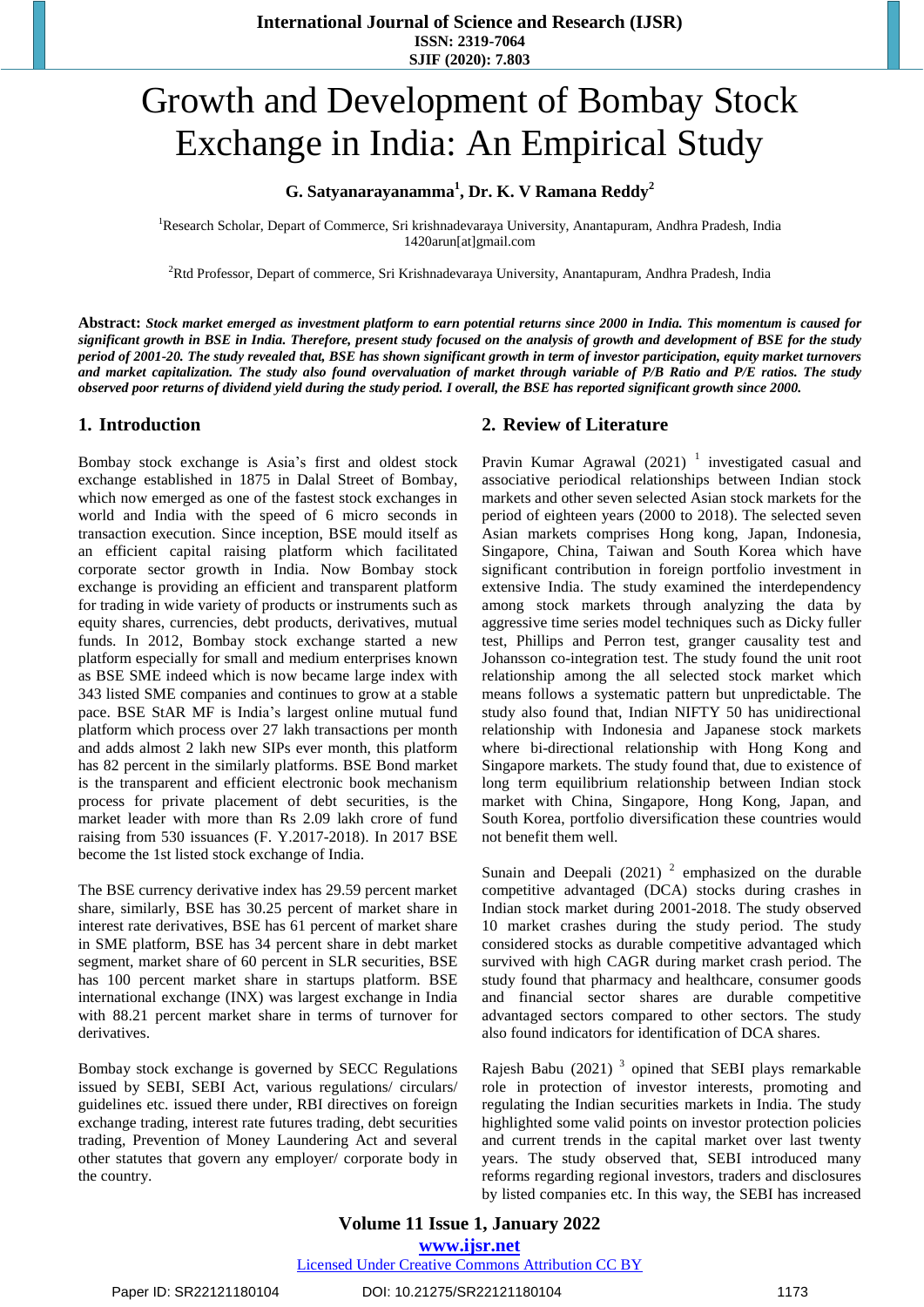## **International Journal of Science and Research (IJSR) ISSN: 2319-7064 SJIF (2020): 7.803**

the application limit for retail investors from 1 lakhs to rupees 2 lakhs.

Sivthaasan Nadarajah et all  $(2021)$ <sup>4</sup> have examined the negative impact of stock liquidity of default risk of the stock in 46 countries stock markets in world. The study found that impact of stock liquidity on default risk is higher in countries where investor protection information infrastructure is poor. In contrast, stock liquidity effect strengthened the efficiency of firms with greater information efficiency. The study recognized the regulatory settings importance in shaping the impact of stock liquidity on default risk in global markets.

Sathish  $(2020)$ <sup>5</sup> has made an attempt on emerging behavior of domestic and foreign institutional investors in Indian equity market during recent period. The study opined that institutional investors emerged as most strong players in influencing stock markets for short term and long term. The study observed 2440 daily observations for most ten years i. e. from 2007 to 2017. The study adopted feedback trading and causality tools such as granger and vector aggressive models. The study found that, foreign institutional investors are positive feedback traders, in contrast, DII are negative feedback traders. However, the study observed absence of feedback trading in long run.

#### **Significance of the Study**

It is revealed from the above literature that, some studies have focused on the periodical relationship among global stock exchanges, behavior of FIIs, liquidity effect on stock market and role of SEBI. No study has focused on the growth and development of BSE in recent period. Therefore, present study gains significance.

#### **Objectives of the study**

- To study the present status of State wise Retail investor participation in BSE.
- To study the equity turnover of the BSE during 2001- 2021.
- To analyze the historical performance of BSE.
- To evaluate the IPOs and FPOs in BSE.

#### **Research Methodology**

Present study is purely based on the secondary data collected from the website, Fact sheet and annual reports of Bombay stock exchange in Indi. The study period is from 2001 to 2021. The study employed the statistical tool such as average, percentage, growth, and financial tools such as P/E Ratio, P/B Ratio and Dividend Yield. The study is focused on the growth and development parameters of BSE for targeted period.

# **3. Data Analysis and Interpretation**

#### **3.1 Investor Particiption in Bombay Stock Exchnage**

An investor may be an individual or institution who invests their funds in stock market with in an intension of earning something more in return in future. Individual investors further classified as Retail investor and Highly Net worth Individual (HNI) on the basis of application for IPOs. An investor who applied for share less than Rs 2 Lakh in stock market known as Retail investors where as investors applied for more than Rs 2 Lakh known as HNI. The institutional investors comprises of banks, insurance companies, mutual funds, investment bank and pension funds etc who make huge amounts in stock market as their regulatory norms. The institutional investors are further categorized as Foreign Portfolio Investors and Domestic Institutional Investors. Institutional investors are also categorized as Qualified Institutional Buyers and Anchor Investors. In the present study the number of registered individual investor in BSE is presented in the below table.

| DOITIVAY STOCK EXCHAIGHT AS 09-10-2021 |                        |                                       |           |                |  |
|----------------------------------------|------------------------|---------------------------------------|-----------|----------------|--|
| S.                                     | <b>State</b>           | Total Registered Share in Growth over |           |                |  |
| No                                     |                        | Investors                             | total     | Previous       |  |
|                                        |                        |                                       | Investors | Year $(\% )$ - |  |
|                                        |                        |                                       | $(\%)$    |                |  |
| 01                                     | Maharashtra            | 1, 72, 74, 3350                       | 21.08     | 43.08          |  |
| 02                                     | Gujarat                | 95, 79, 825                           | 11.69     | 29.12          |  |
| 03                                     | Uttar Pradesh          | 64, 70, 391                           | 7.89      | 65.52          |  |
| 04                                     | Karnataka              | 48, 85, 398                           | 5.96      | 45.57          |  |
| 05                                     | Tamilnadu              | 47, 36, 949                           | 5.78      | 31.93          |  |
| 06                                     | West Bengal            | 44, 40, 834                           | 5.42      | 31.43          |  |
| 07                                     | Rajastan               | 43, 52, 022                           | 5.31      | 69.89          |  |
| 08                                     | Delhi                  | 41, 97, 199                           | 5.12      | 32.53          |  |
| 09                                     | Andhra Pradesh         | 40, 88, 142                           | 4.98      | 109.78         |  |
| 10                                     | Madhya Pradesh         | 33, 44, 110                           | 4.08      | 87.73          |  |
| 11                                     | Haryana                | 25, 43, 111                           | 3.10      | 53.38          |  |
| 12                                     | Telangana              | 25, 06, 618                           | 3.05      | 81.47          |  |
| 13                                     | Bihar                  | 21, 93, 841                           | 2.67      | 94.01          |  |
| 14                                     | Kerala                 | 21, 89, 725                           | 2.67      | 34.96          |  |
|                                        | Total Top 14           | 7, 28, 02, 500                        | 88.86     | 57.88          |  |
|                                        | <b>States</b>          |                                       |           |                |  |
| 15                                     | All Other States       | 91, 26, 018                           | 11.13     | 77.00          |  |
|                                        | <b>Total Investors</b> | 8, 19, 28, 518                        | 100       | 47.92          |  |
| Source: BSE Company Website            |                        |                                       |           |                |  |

**Table 1.1:** State Wise Retail Investor Participation In Bombay Stock Exchange As 09-10-2021



**Figure 1.1:** State Wise Investor Participation In Bombay Stock Exchange As On 09-10-2021 (%)

Table No1.1: exhibits the state wise registered investors in Bombay Stock Exchange as on 09-10-2021.

The study found that, around 21 percent of retail investors registered from the State of Maharashtra, consequently, it occupies top position in India. Thereafter, Gujarat occupied 2<sup>nd</sup> position with share of 12 percent in total registered investors. Similarly, largest population of State in India, i. e. Uttar Pradesh stood in third position with share of 7.89

**Volume 11 Issue 1, January 2022 www.ijsr.net**

Licensed Under Creative Commons Attribution CC BY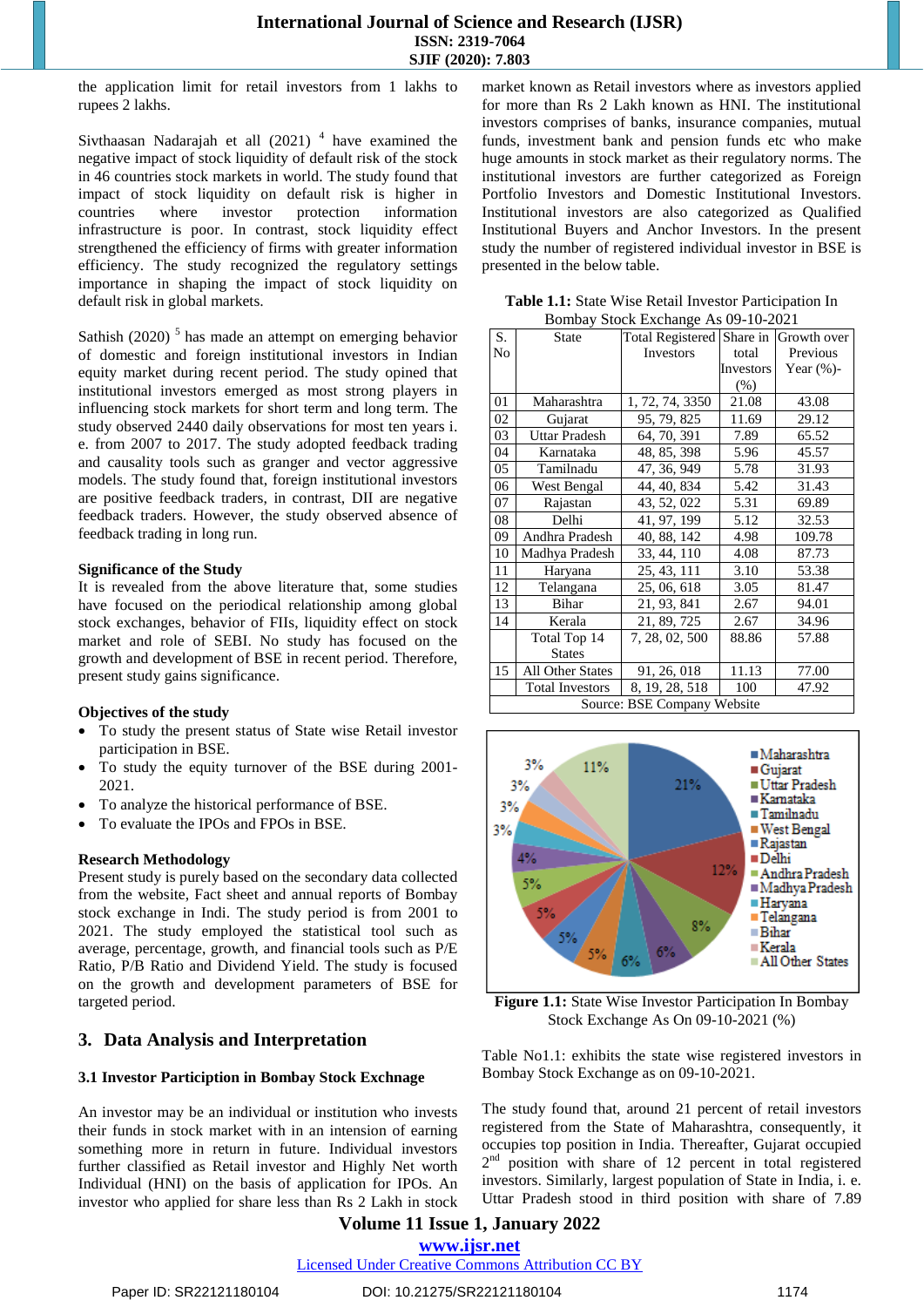## **International Journal of Science and Research (IJSR) ISSN: 2319-7064 SJIF (2020): 7.803**

percent investors. Thereafter, fourth position occupied by south Indian State of Karnataka with share of 5.96 percent, similarly, another 5.78 percent of accounts registered from Tamilnadu State. These five states together hold more than half of share (around 53 percent) in total registered investors of BSE. Thereafter West Bengal, Rajasthan and Delhi States occupied sixth, seventh and eighth positions with holding of 5.42 percent, 5.31 percent 5.12 percent share in total registered investors in the BSE. Thereafter, Andhra Pradesh and Madhya Pradesh occupied  $9<sup>th</sup>$  and  $10<sup>th</sup>$  position by holding 4.98 percent and 4.08 percent in the total investors. These ten States together account around three fourth of shares in total investors of the country. In overall, the fourteen States account to 88.86 percent of share in total investors, while rest of all other states account to 11.13 percent in total investors of the BSE. This study revealed geographical concentration of investor participation in the country and is gives wider scope for future participation from lagged states. .9 EQUITY TURNOVER IN BSE MARKET: The equity turnover in the stock market is an indication of better liquidity of the market during a particular period. This is calculated by dividing total traded shares with average number of shares outstanding. High turnover indicates high liquidity and low turnover indicates low liquidity in the market. In the present study, year wise Market turnover of BSE is disclosed below table.

**Table 1.2:** Equity Turnover in BSE Market for The Period 2001-2021

| 2001-2021  |              |                        |  |  |  |
|------------|--------------|------------------------|--|--|--|
| Year       | No. of       | <b>Market Turnover</b> |  |  |  |
|            | Working days | Per Year (Lakh Crore)  |  |  |  |
| 2020-21    | 249          | 10.45                  |  |  |  |
| 2019-20    | 247          | 6.6                    |  |  |  |
| 2018-19    | 248          | 7.75                   |  |  |  |
| 2017-18    | 246          | 10.82                  |  |  |  |
| 2016-17    | 248          | 9.98                   |  |  |  |
| 2015-16    | 247          | 7.4                    |  |  |  |
| 2014-15    | 243          | 8.54                   |  |  |  |
| 2013-14    | 251          | 5.21                   |  |  |  |
| 2012-13    | 250          | 5.48                   |  |  |  |
| 2011-12    | 249          | 6.67                   |  |  |  |
| 2010-11    | 255          | 11.05                  |  |  |  |
| 2009-10    | 244          | 13.78                  |  |  |  |
| 2008-09    | 243          | 11                     |  |  |  |
| 2007-08    | 251          | 15.78                  |  |  |  |
| 2006-07    | 249          | 9.56                   |  |  |  |
| 2005-06    | 251          | 8.16                   |  |  |  |
| 2004-05    | 253          | 5.18                   |  |  |  |
| 2003-04    | 254          | 5.02                   |  |  |  |
| 2002-03    | 251          | 3.14                   |  |  |  |
| 2001-02    | 247          | 3.07                   |  |  |  |
| 2000-01    | 251          | 10.0                   |  |  |  |
| <b>AVG</b> |              |                        |  |  |  |
|            | $\sim$       | DAD HED AIRD           |  |  |  |

Source: BSE WEB SITE

Table no1.2 shows the equity turnover in BSE market for the period 2000-21

The study reveals that market turnover of the BSE was 10 Lakh crore in 2001 which was fallen to 3.14 Lakh Crore in 2012-13. Thereafter, in the span of five years this turnover rose to 15.78 Lakh crore in 2007-08 which indicates fivefold increase in the turnover during the period. This is the higher market turnover in the history of Bombay Stock Market. This is mainly attributable to down stress in the market due

to sales pressure on the context of sub-prime crisis in USA which affected world economy badly. However, thereafter, turnover reached to normal level of less than 10 Lakh crore since 2011-12 to 2016-17. In the year 2017-18 market turnover rose to 10.82 Lakh Corrore which further fallen to 7.75 lakh core in 2018-19, 6.6 Lakh crore in 2019-20. Again in 2020-21 market turnover reached to 10.45 Lakh crore. The study found lowest liquidity in the years of 2001-2003 and higher liquidity during 2007-11 period.

**Historical Performance BSE Sensex**: Historical performance of the BSE SENSEX is measured the parameters of high, low, close prices, P/E ratio, P/B Ratio and Dividend Yield.

| <b>Table 1.3:</b> Historical Performance BSE SENSEX for the |
|-------------------------------------------------------------|
| Period of 2001-21                                           |

|                     |       |       | $1 \cup 1 \cup 1 \cup 1 \cup 1$ |        |         |          |
|---------------------|-------|-------|---------------------------------|--------|---------|----------|
|                     |       |       |                                 | PE     | PB      | Dividend |
| Year                | High  | Low   | Close                           | Ratio  | Ratio   | Yield    |
|                     |       |       |                                 | $(\%)$ | $(\% )$ |          |
| 2020-21             | 52156 | 27500 | 49509                           | 28.10  | 2.92    | 0.98     |
| 2019-20             | 42274 | 25638 | 29468                           | 26.44  | 2.95    | 1.18     |
| 2018-19             | 38989 | 32972 | 38672                           | 23.71  | 3.03    | 1.19     |
| 2017-18             | 36444 | 29241 | 32968                           | 23.78  | 3.05    | 1.22     |
| 2016-17             | 29824 | 24523 | 29620                           | 20.62  | 2.84    | 1.43     |
| 2015-16             | 29094 | 22494 | 25341                           | 20.18  | 2.85    | 1.39     |
| 2014-15             | 30025 | 22197 | 27957                           | 18.73  | 2.94    | 1.29     |
| 2013-14             | 22467 | 17448 | 22386                           | 17.38  | 2.78    | 1.50     |
| 2012-13             | 20203 | 15748 | 18835                           | 17.09  | 2.97    | 1.64     |
| 2011-12             | 19811 | 15135 | 17404                           | 18.50  | 3.42    | 1.41     |
| 2010-11             | 21108 | 15960 | 19445                           | 21.60  | 3.58    | 1.11     |
| 2009-10             | 17793 | 9546  | 17527                           | 20.13  | 3.75    | 1.24     |
| 2008-09             | 17735 | 7697  | 9708                            | 15.66  | 3.38    | 1.52     |
| 2007-08             | 21206 | 12425 | 15644                           | 22.61  | 5.47    | 1.04     |
| 2006-07             | 14723 | 8799  | 13072                           | 20.72  | 4.88    | 1.31     |
| 2005-06             | 11356 | 6118  | 11279                           | 16.98  | 4.16    | 1.48     |
| 2004-05             | 6954  | 4227  | 6492                            | 16.56  | 3.32    | 2.00     |
| 2003-04             | 6249  | 2904  | 5590                            | 16.18  | 2.82    | 2.03     |
| 2002-03             | 3538  | 2828  | 3048                            | 14.51  | 2.23    | 2.21     |
| 2001-02             | 3759  | 2594  | 3469                            | 16.55  | 2.38    | 1.95     |
| 2000-01             | 5542  | 3436  | 3604                            | 23.89  | 3.60    | 1.25     |
| Source: BSE Website |       |       |                                 |        |         |          |

#### **Table no 1.3 shows the performance of BSE SENSEX for the period of 2001-21**

The study revealed that BSE SENSEX reported highest value of 5542 points in 2000-01 which was reached to 11356 points in 2005-06. Thereafter, in the span of two years SENSEX reported highest value of 21206 points in 2010-11. However, thereafter, SENSEX crossed took seven year of long period to cross 30025 points due to negative effect of sub-prime crisis. Similarly, it crossed another 10000 points in the span of five years i. e.42274. But, only in the next year SENSEX reached to 52156 points. This indicates fastest growth in the BSE SENZEX in the history. Similarly, the lowest of SENSEX was 3436 points in 2000-01 which rose to 4227 points in 2004-05. This was further reported 12425 points in 2007-08 which was double in 2016-17 i. e.24523 points.

P/B Ratio refers to the Price to Book Ratio refers to the market's valuation of the company in relation to book value. This ratio is used by the investors to find out the potential investments. The PB ratio of one is good and up to three is acceptable and more than three is overvaluation and less

# **Volume 11 Issue 1, January 2022 www.ijsr.net**

Licensed Under Creative Commons Attribution CC BY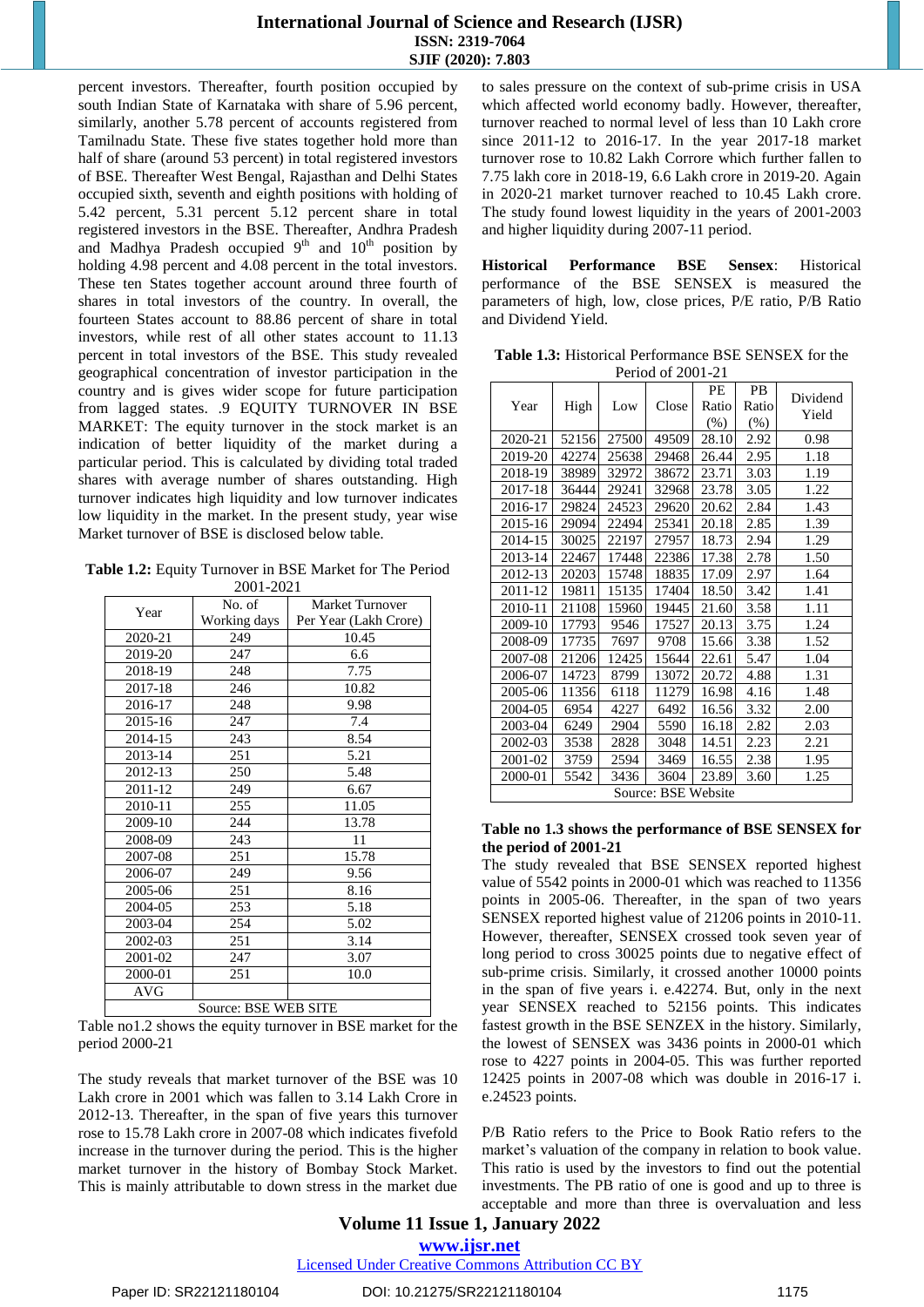## **International Journal of Science and Research (IJSR) ISSN: 2319-7064 SJIF (2020): 7.803**

than one is undervaluation. The study revealed that, PB ratio of SENSEX was in the acceptable range of below three percent. The study observed over valuation of stock in the years of 2005-06 to 2007-08 crossed four percent.

P/E ratio refers to the Price to Earnings Ratio which is calculated as market price of the share by earning per share. This is an indication for identification of over/under/fair valuation of shares. The general, P/E ratio for Indian stock market around 20 is good lower to this indicates good investment opportunity. The study observed that SENSEX reported good investment opportunity period during 2002-06 and 2012-15. In the rest of the year SENSEX P/E ratio crossed 20 percent which is a sign of not timing of good investment.

Dividend yield is financial tool to measure the return generated by the company/index for investors during a particular period. In general dividend yield in the range of 2- 4 indicates strong returns. However, BSE SENSEX delivered dividend yield above two percent only three years 2003 to 2005 which indicates good returns. In the remaining years dividend yield is less than two percent which indicates poor returns.

**1.4 Year Wise Listing, Delisting and FPOs**: In the present study listing, delisting and Further Public Offerings in BSE are observed in the present study.

**Table:** 1.4 Year wise Listing, Delisting and FPOs of BSE during 2001-21

| Year                | $\frac{1}{2}$<br>New Listings | . .<br>Delisted | <b>FPOs</b> |  |  |
|---------------------|-------------------------------|-----------------|-------------|--|--|
| 2020-21             | 160                           | 60              | 2606        |  |  |
| 2019-20             | 161                           | 45              | 2028        |  |  |
| 2018-19             | 174                           | 479             | 1464        |  |  |
| 2017-18             | 213                           | 428             | 2266        |  |  |
| 2016-17             | 242                           | 319             | 2241        |  |  |
| 2015-16             | 311                           | 24              | 2120        |  |  |
| 2014-15             | 311                           | 23              | 2141        |  |  |
| 2013-14             | 147                           | 19              | 1699        |  |  |
| 2012-13             | 101                           | 23              | 2255        |  |  |
| 2011-12             | 975                           | 31              | 3076        |  |  |
| 2010-11             | 128                           | 36              | 2506        |  |  |
| 2009-10             | 77                            | 32              | 1806        |  |  |
| 2008-09             | 73                            | 31              | 1860        |  |  |
| 2007-08             | 119                           | 53              | 1974        |  |  |
| 2006-07             | 117                           | 77              | 1709        |  |  |
| 2005-06             | 99                            | 49              | 1367        |  |  |
| 2004-05             | 54                            | 851             | 1489        |  |  |
| 2003-04             | 36                            | 159             | 593         |  |  |
| 2002-03             | 25                            | 157             | 412         |  |  |
| 2001-02             | 20                            | 56              | 503         |  |  |
| 2000-01             | 98                            | 32              | 489         |  |  |
| Source: BSE Website |                               |                 |             |  |  |

Analysis: The study found that, the highest number of companies is listed in BSE in 2011-12 i. e.975, on the contrary lowest companies are listed in 2001-02 i. e.20 companies and 25 companies in 2002-03 followed by 36 companies in 2003-04. In five years the listing range is 50- 100 companies. In eight years listing range is 100-200 companies. In two years listing range of the companies is 200-300. In two years listing range is above 300 and below

400. Similarly, highest number of FPOs is issued in 2011-12 i. e.3076 and lowest was observed in 412 in 2002-03.

# **4. Findings of the study**

- The average turnover the BSE market in equity segment is 8.7 Cr during the period of 2001-21. In total investors 21.08 percent of investors are registered from Maharastra State only, while Gujarat 11.69, Uttar Pradesh 7.89 and Karnataka 5.96 percent.
- BSE started BSE SNSEX in 1986 with base points of 100 (base year of 1978-89) but crossed 55000 points in 2020.
- As on 2021, BSE P/E ratio was 28.10 percent, P/B ratio was 2.92 percent and dividend yield of 0.98 percent. The higher P/E ratio is indicates high valuation of BSE.
- The status of total registered members in BSE improved from 708 in 2000-01 to 1394 in 2020-21. In this status members status of companies (1146) is higher than individual (209)
- The study observed the listed, delisted and FPOs of BSE during 2001-21. It found that the highest number of companies is listed in BSE in 2011-12 i. e.975, on the contrary lowest companies are listed in 2001-02 i. e.20 companies and 25 companies in 2002-03 followed by 36 companies in 2003-04. In five years the listing range is 50-100 companies. In eight years listing range is 100-200 companies. In two years listing range of the companies is 200-300. In two years listing range is above 300 and below 400. Similarly, highest number of FPOs is issued in 2011-12 i. e.3076 and lowest was observed in 412 in 2002-03.

# **5. Conclusion**

The study concluded that, BSE has shown significant growth in term of investor participation, equity market turnovers and market capitalization. The study also found overvaluation of market through variable of P/B Ratio and P/E ratios. The study observed poor returns of dividend yield during the study period. I overall, the BSE has reported significant growth since 2000.

# **References**

- [1] [Pravin Kumar Agrawal ,](http://www.indianjournaloffinance.co.in/index.php/IJF/search/authors/view?firstName=Pravin%20Kumar&middleName=&lastName=Agrawal&affiliation=Assistant%20Professor,%20United%20Institute%20of%20Management,%20Naini%20Prayagraj%20-%20211%20008,%20Uttar%20Pradesh&country=IN) [Tanuj Nandan & Ashutosh](http://www.indianjournaloffinance.co.in/index.php/IJF/search/authors/view?firstName=Tanuj&middleName=&lastName=Nandan&affiliation=Professor,%20School%20of%20Management%20Studies,%20Motilal%20Nehru%20National%20Institute%20of%20Technology,%20Allahabad%20-%20211%20004,%20Uttar%20Pradesh&country=IN)  Pratap Singh (2021) Integration of the Indian Stock Market With Select Asian Stock Markets: An Analysis, Indian Journal of Finance, Volume 15, Issue, [10.17010/Ijf/2021/V15i8/165817](http://dx.doi.org/10.17010/ijf%2F2021%2Fv15i8%2F165817)
- [2] Sunaina Kanojia & Deepali Malhotra (2021), A Case Study of Stock Market Bubbles in the Indian Stock Market, Indian Journal of Finance, Volume 15, Issue 2.
- [3] Rajesh Babu (2021), The Sebi Role in Indian Stock Market, 8th International Conference on Digital Outreach and Future of Management Practices-2019, Organized by PG & Research Dept of Commerce & PG Dept of Fashion Technology & Costume Designing Bon Secours College For Women, Thanjavur, India.
- [4] [Sivathaasannadarajah,](https://www.sciencedirect.com/science/article/abs/pii/S1386418120300665#!) [Huu Nhanduong,](https://www.sciencedirect.com/science/article/abs/pii/S1386418120300665#!) [Searatali,](https://www.sciencedirect.com/science/article/abs/pii/S1386418120300665#!) [Benjaminliu](https://www.sciencedirect.com/science/article/abs/pii/S1386418120300665#!) [&Allenhuang](https://www.sciencedirect.com/science/article/abs/pii/S1386418120300665#!) (2021) Stock Liquidity and